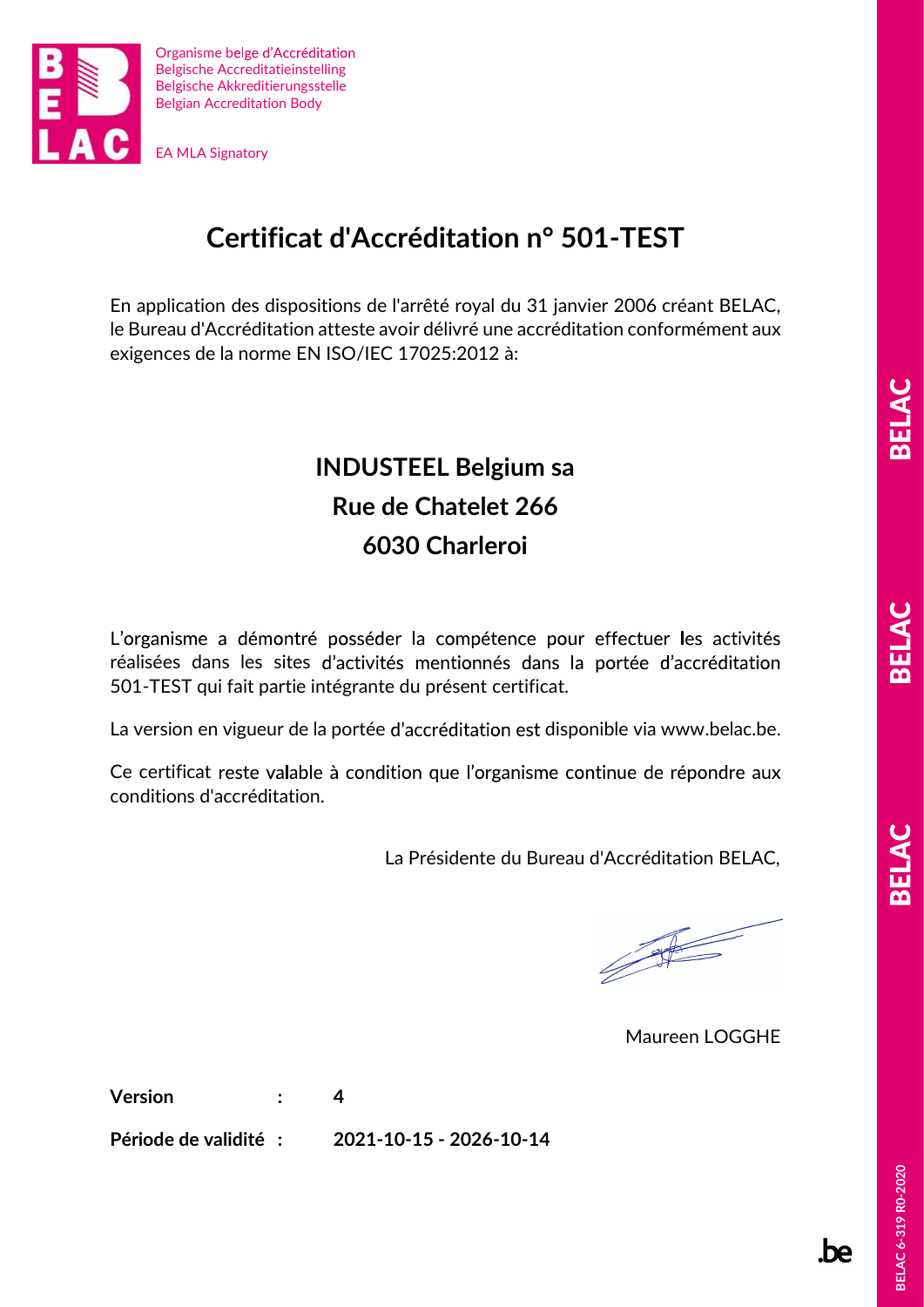

### Accreditatiecertificaat nr. 501-TEST

In uitvoering van de beschikkingen van het koninklijk besluit van 31 januari 2006 tot oprichting van BELAC, verklaart het Accreditatiebureau accreditatie conform de eisen van de norm EN ISO/IEC 17025:2012 te hebben verleend aan:

# INDUSTEEL Belgium sa Rue de Chatelet 266 6030 Charleroi

De instelling heeft aangetoond bekwaamheid te bezitten voor de activiteiten uitgevoerd in de activiteitencentra zoals gespecificeerd in de accreditatiescope 501-TEST die integraal deel uitmaakt van dit certificaat.

De huidige versie van de accreditatiescope is beschikbaar op www.belac.be.

Dit certificaat blijft geldig onder voorwaarde dat de instelling blijft voldoen aan de accreditatievoorwaarden.

De Voorzitster van het Accreditatiebureau BELAC,

 $\begin{picture}(120,10) \put(0,0){\line(1,0){155}} \put(15,0){\line(1,0){155}} \put(15,0){\line(1,0){155}} \put(15,0){\line(1,0){155}} \put(15,0){\line(1,0){155}} \put(15,0){\line(1,0){155}} \put(15,0){\line(1,0){155}} \put(15,0){\line(1,0){155}} \put(15,0){\line(1,0){155}} \put(15,0){\line(1,0){155}} \put(15,0){\line(1,0){155}}$ 

Maureen LOGGHE

Versie : 4

Geldigheidsduur : 2021-10-15 - 2026-10-14

De originele versie van dit certificaat is in het Frans.<br>Beland of the Second Second Second Second Second Second Second Second Second Second Second Second Second Second<br>Beland Second Second Second Second Second Second Seco De originele versie van dit certificaat is in het Frans.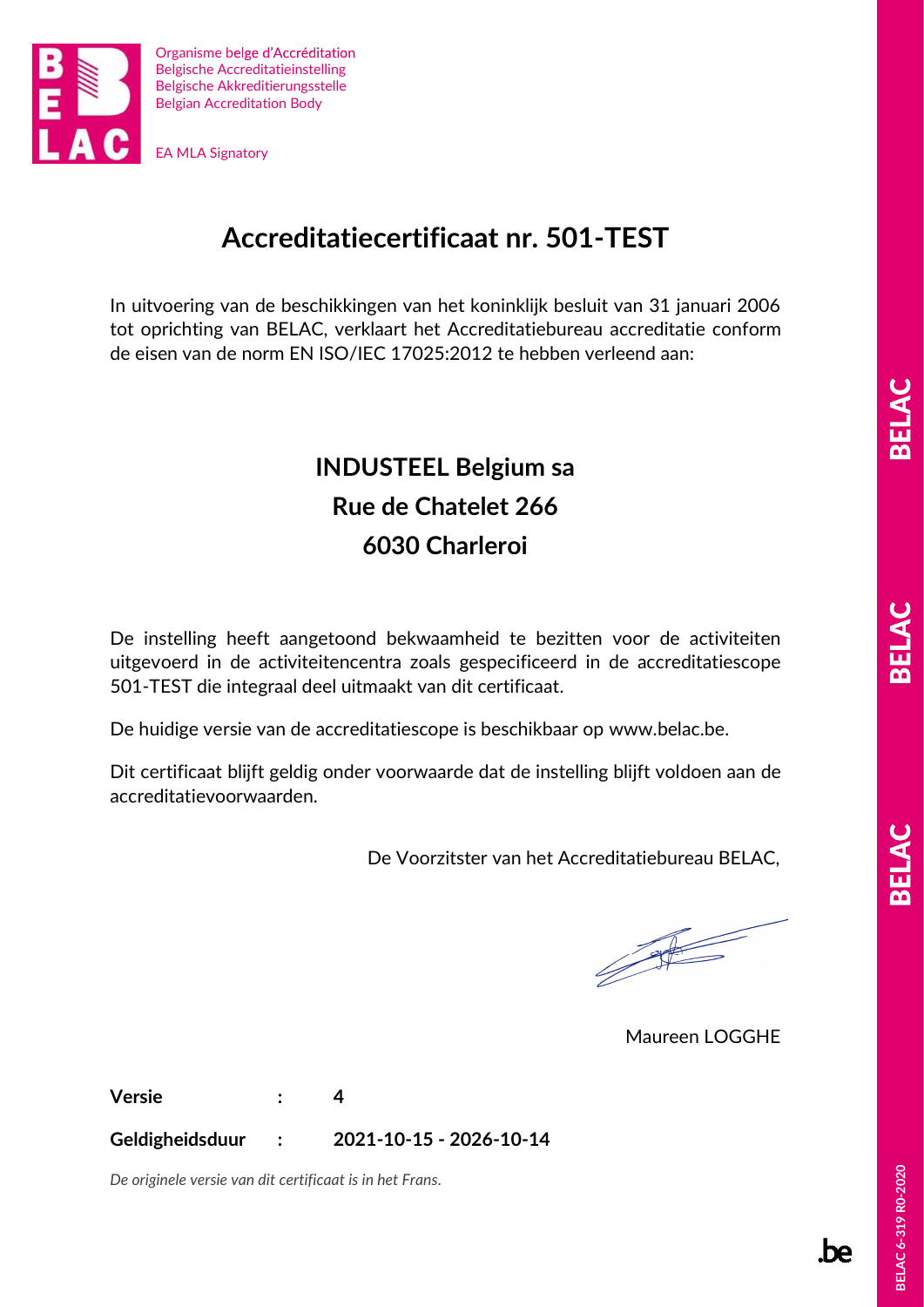

### Accreditation Certificate No. 501-TEST

In compliance with the provisions of the Royal Decree of 31 January 2006 setting up BELAC, the Accreditation Board hereby declares to have granted accreditation conform the requirements of the standard EN ISO/IEC 17025:2012 to:

# INDUSTEEL Belgium sa Rue de Chatelet 266 6030 Charleroi

The body demonstrated the competence to perform the activities in the activity sites, as described in the scope of accreditation 501-TEST which is an integral part of the present certificate.

The current version of the scope of accreditation is available at www.belac.be.

This certificate remains valid as long as the body continues to meet the accreditation conditions.

The Chair of the Accreditation Board BELAC,

Maureen LOGGHE

Version : 4

Validity period : 2021-10-15 - 2026-10-14

Original version of this certificate is in French.<br>
Says of the contract of the certificate is in French.<br>
Says of the certificate is in French.<br>
Says of the certificate is in French. Original version of this certificate is in French.